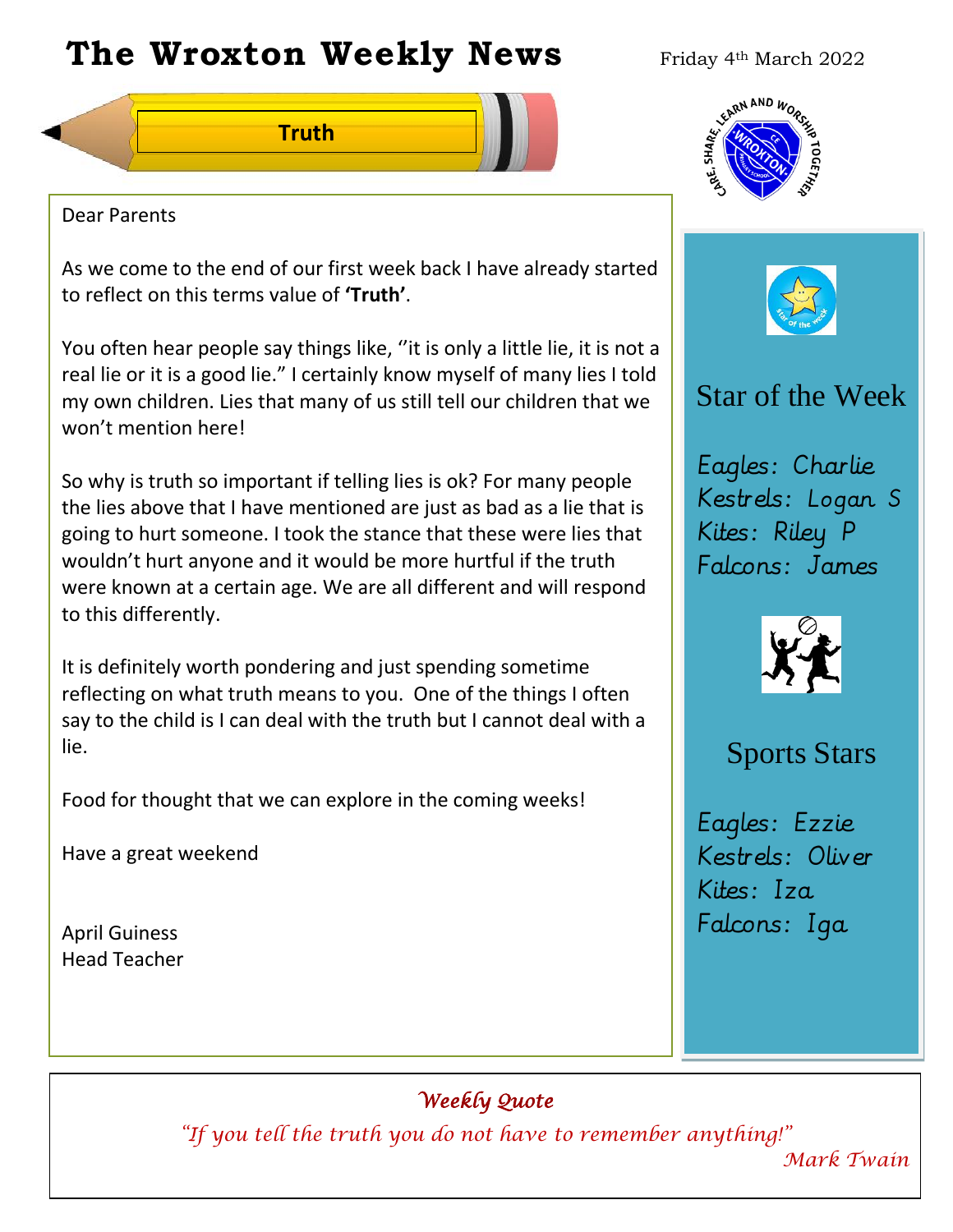### **E-safety**

#### **What is YouTube?**

 on Mars for the past 15 years, you'll already know about YouTube. We don't really need to explain this one: unless you've been living But do you use it as much as your child?

Probably not – because children and young people just love it. Some just like watching the clips – anything from Taylor Swift performances to cute cat videos to YouTubers such as football gaming star KSI – while others make their own and post them for others to watch and comment on.

#### **What do parents need to know about YouTube?**

YouTube has simple parental controls to restrict access to adult content, strict community rules about posts and an easy process to report illegal, harmful or upsetting content. But there is still a chance your child will come across content you wouldn't want them to, including religious and extremist propaganda.

That's why it's important to encourage them to think critically about anything they see on the platform. The content may not be true or have come from a verifiable source.

To post, you need to be 13 years old and open an account but you can watch content at any age. For children under 13, there is an app, YouTube Kids, with content specially curated for a younger age group

Taken

from: [https://www.parents.parentzone.org.uk/morearticles/the-6](https://www.parents.parentzone.org.uk/morearticles/the-6-apps-and-services-that-every-parent-should-know-about) [apps-and-services-that-every-parent-should-know-about](https://www.parents.parentzone.org.uk/morearticles/the-6-apps-and-services-that-every-parent-should-know-about)

### **Footy Kids @ Wroxton Primary School**

The team from Footy Kids returned this week to give the children a taster session.

They are planning a lunchtime club starting on Friday  $18<sup>th</sup>$ March. The club will run for 6 weeks at a cost of £39 per child (£19 per additional sibling).

If you would like you child to attend please visit [www.enrolmy.com/foot-kids](http://www.enrolmy.com/foot-kids) to register your child.

#### **Update regarding COVID-19**

With COVID restrictions being lifted we would still like to remind you of the following advice from UKHSA.

*Children and young people with COVID-19 should not attend their education setting while they are infectious. They should take an LFD test from 5 days after their symptoms started (or the day their test was taken if they did not have symptoms) followed by another one the next day. If both these tests results are negative, they should return to their educational setting if they normally attend one, as long as they feel well enough to do so and do not have a temperature.*

Main symptoms of coronavirus (COVID-19) - NHS [\(www.nhs.uk\)](http://www.nhs.uk/) Explains what to do if you have symptoms.

#### **School Dinners - action needed**

#### **Please order no later than Tuesday 8 th March for the w/c 14th March.**

Please remember that you are able to change options if you have ordered ahead and your child did not like the meal choice once they had tried it.

#### **Tesco Community Grant Scheme**

Please remember to vote for the school's Blue-bots project when shopping in Tesco.

Every blue counter counts and will give us a chance to win £1,500 for the equipment.

Please mention it to friends and family!

Voting ends on 31<sup>st</sup> March 2022

#### **Swimming**

Starting from Monday 7<sup>th</sup> March Year 5 and 6 will be attending swimming sessions at Sibford School. A letter was emailed to parents' of the children going earlier this week.

#### **Dates for your diary**

**7.3.2022** – Year 5 & 6 swimming. (Continues to end of the school year)

**10.3.2022** – Year 5 & 6 Indoor Athletics event at The Warriner (letter emailed to parents)

**25.3.2022** – Mother's Day Church Service @ All Saints Church

**29.3.2022** – Eagles & Kestrels visit to Warwick Castle

**6.4.2022 – 8.4.2022** Year 5/6 Residential